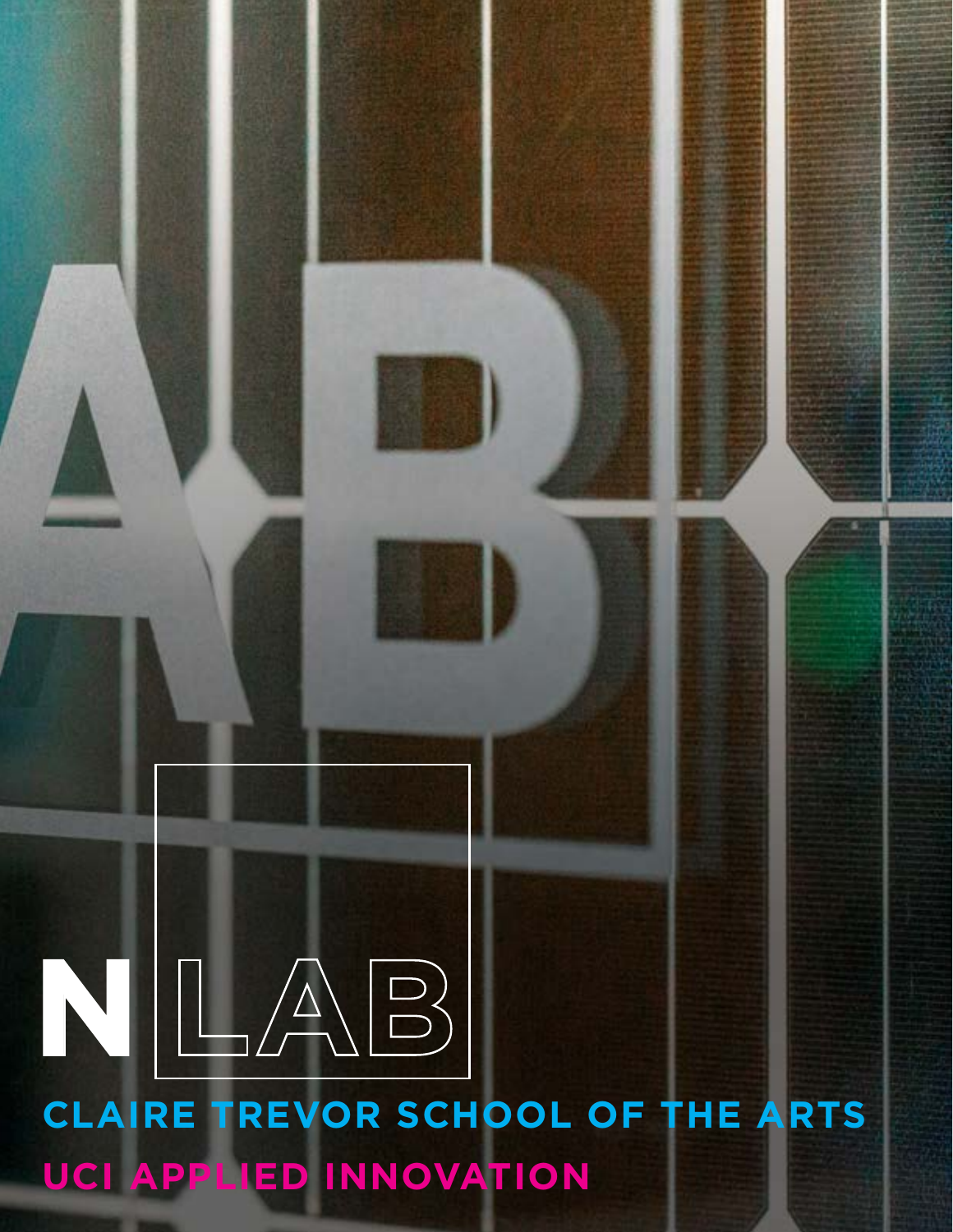# **VISION**

The NLab is the Claire Trevor School of the Arts' incubator for art, design, and technology projects that engage the world.

Hosted by UCI Applied Innovation, NLab researchers use the modes and methods of art and design— the creative impulse, critical and experiential perspectives, and lateral thinking—to pursue challenges that cut across disciplines. NLab projects are conceived and pursued inclusively and collaboratively, and project results are oriented towards broad and varied audiences.

The N in NLab represents the numerous variables that creative endeavors must reconcile, from the obvious to the unknown. The N is located outside the box; the variables that matter most are found in the world, beyond our laboratory walls.

The official NLab opening will take place on XXXXXX, 2018.











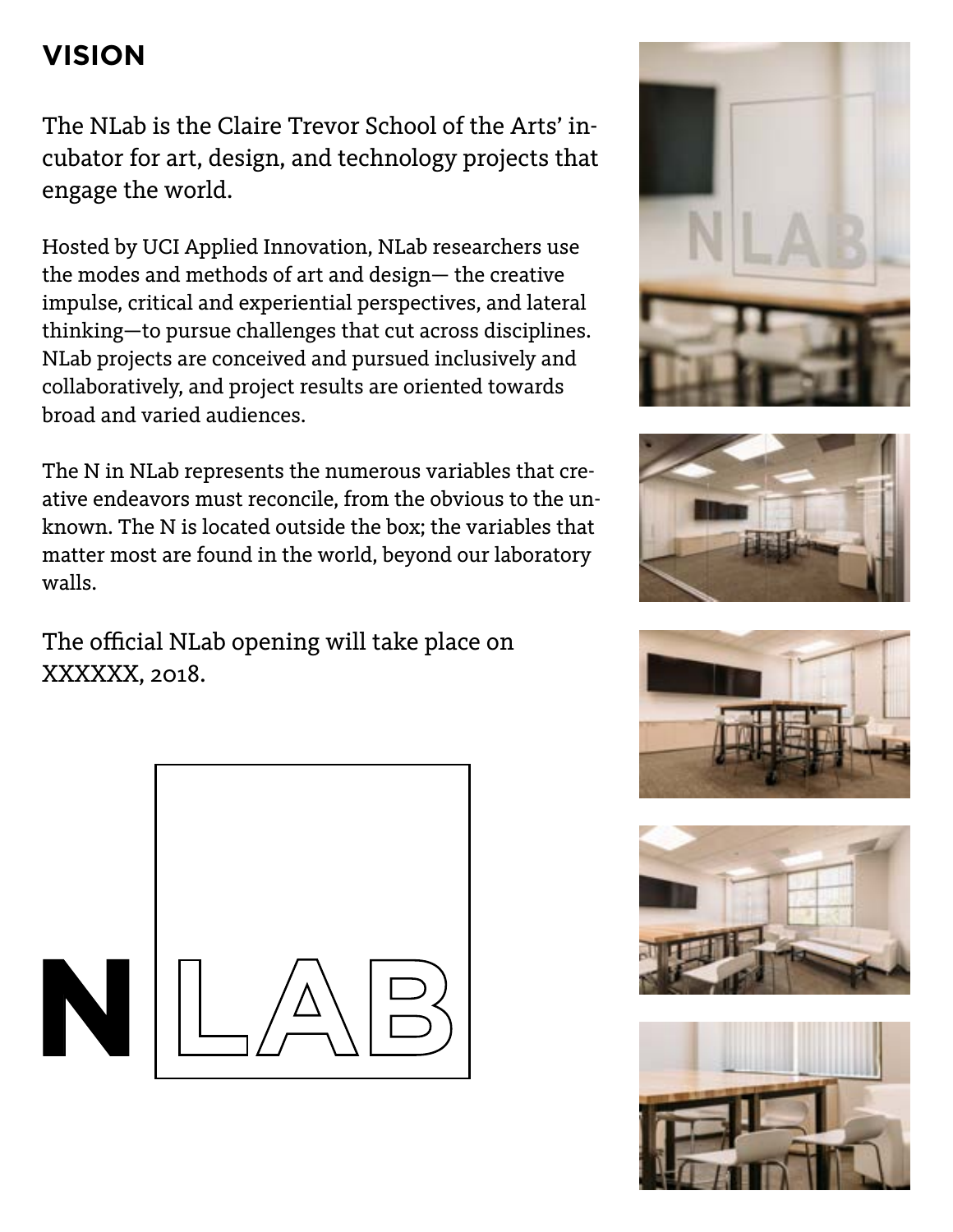## **PROGRAMS**

Corporate partnerships support the NLab professional residency program, which solicits proposals from artists, designers, and technologists from UCI faculty and beyond. During the residency period, the professional residents must incubate projects, host public events, and mentor the student residents.

The Beall Center for Art + Technology supports the NLab student residency program, which solicits proposals from students and recent graduates. During the residency period the selected student residents must incubate projects and assist the professional residents.

In both cases, proposals must articulate how a creative project incubated at the NLab and leveraged by the entrepreneurial resources of Applied Innovation has the potential for transformative growth. Residency proposals are accepted on July 1 of each year and take place between September 31st and June 30th.



# **LEADERSHIP**

Stephen Barker, the Dean of UCI's Claire Trevor School of the Arts, initiated the NLab with the support of Richard Sudek, UCI's Chief Innovation Officer and the Executive Director of UCI Applied Innovation. The NLab is directed by Jesse Colin Jackson, a UCI Professor of Electronic Art & Design with 20 years of experience working across disciplines. The NLab is operated as part of the Claire Trevor School of the Arts' Institute for 21st Century Creativity, which is reimagining creativity for the 21st century. The NLab corporate partnership program is coordinated by YYYYYY on the Dean's Arts Council.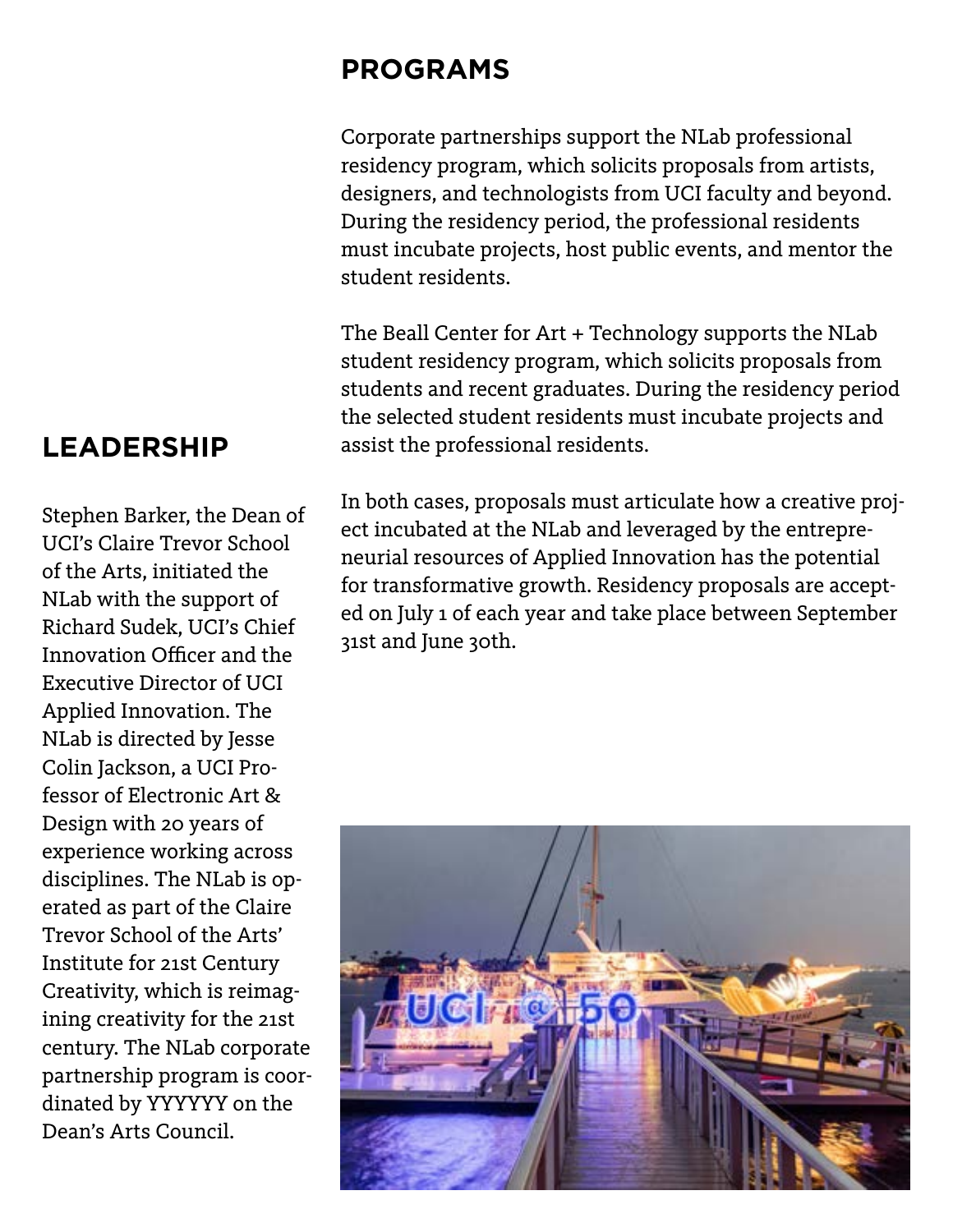*The NLab is predicated on the idea that design, per se, is the giving of form to the inchoate, whether this consist of an idea, an image, or a concept. In bestowing form, design and design artifacts are actions that make manifest the creative process of design: urban design, product design, set design, fabric design, or sound design. NLab projects engage with the very fundamentals of creativity itself.*

STEPHEN BARKER, DEAN, CLAIRE TREVOR SCHOOL OF THE ARTS

*Design is the conscious and intuitive effort to impose meaningful order.* 

VICTOR PAPANEK

# **DESIGN**

**SCIENCE**

**HUMANITIES**

**ENGINEERING**

**NN N**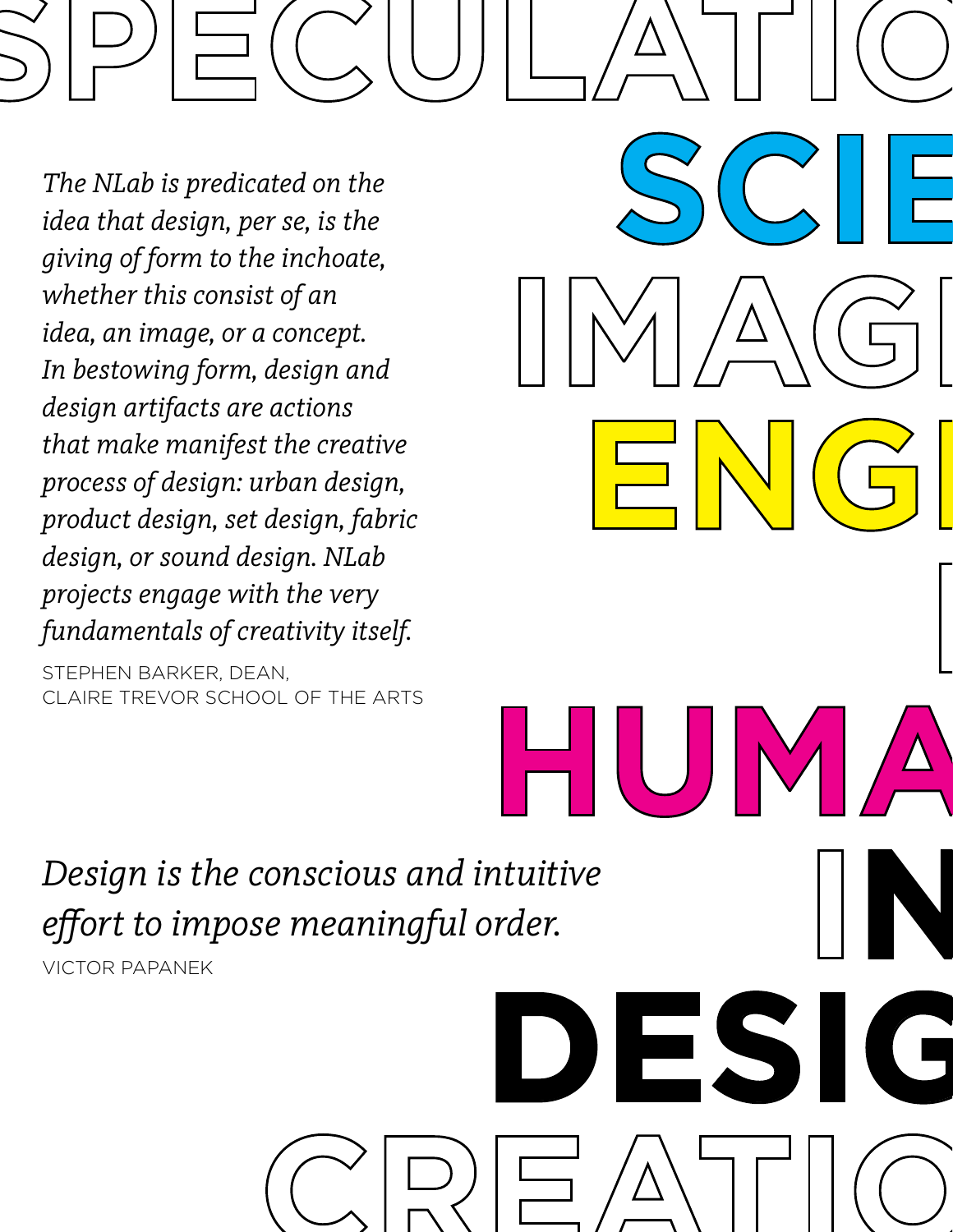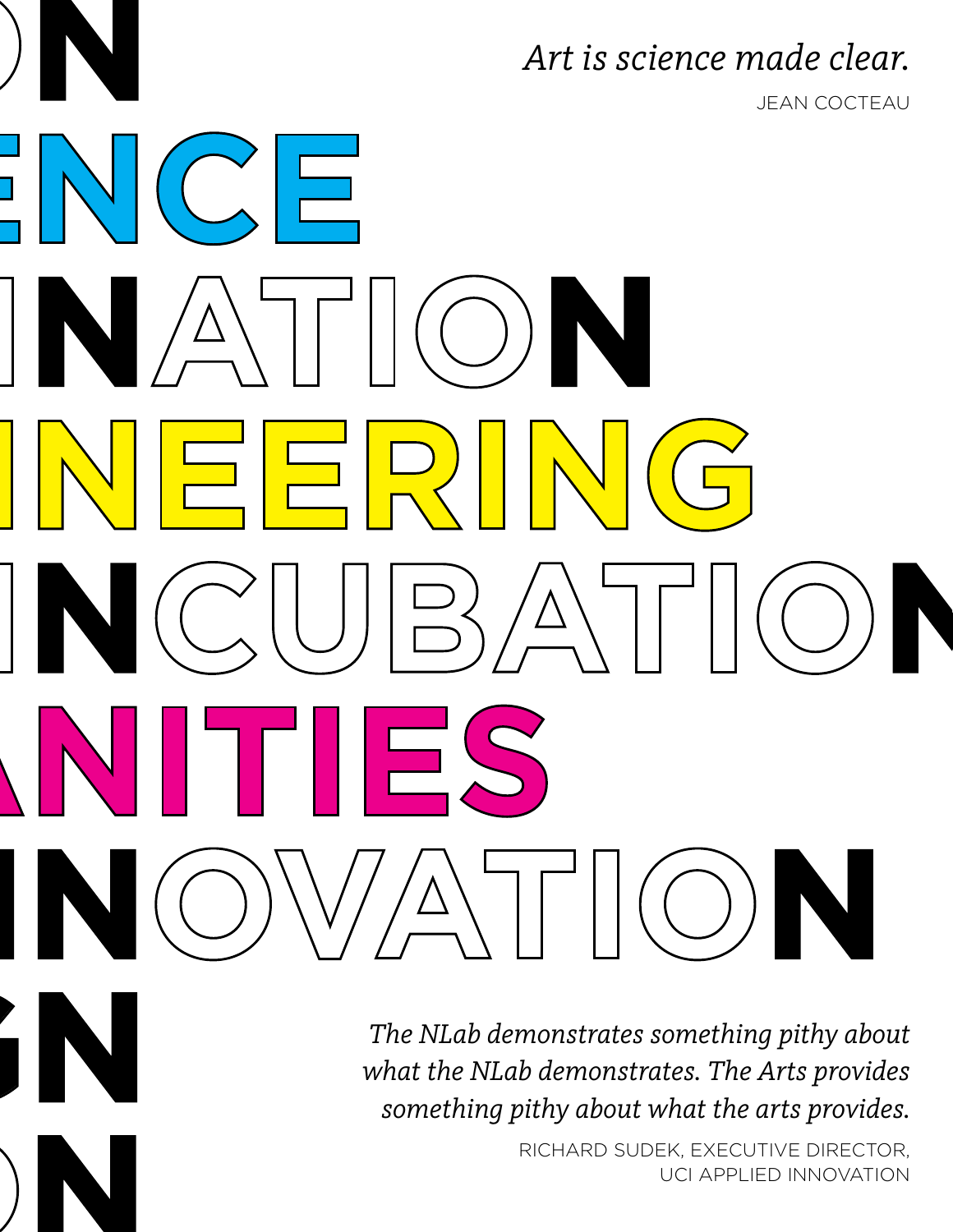# **YEAR ZERO**

Professor Jackson began incubating projects in the summer of 2017 in order to explore and demonstrate the NLab's transformative potential. Foremost among these projects are Closed Loop Plastics and Marching Cubes, which interrogate the emerging technology of 3D printing in perpendicular directions: towards mitigating its negative impacts, and towards demonstrating its expressive potential.

## **Closed Loop Plastics**

Closed Loop Plastics (CLP) is a student-driven green startup initiative situated at the intersection of sustainability science, design innovation, and entrepreneurship. People use 3D printers to make objects of all kinds from a plastic material called "filament." Spools of filament are currently sourced from virgin plastic, but CLP has developed technology to produce this material from everyday plastic waste instead. CLP is making 3D printing more sustainable.

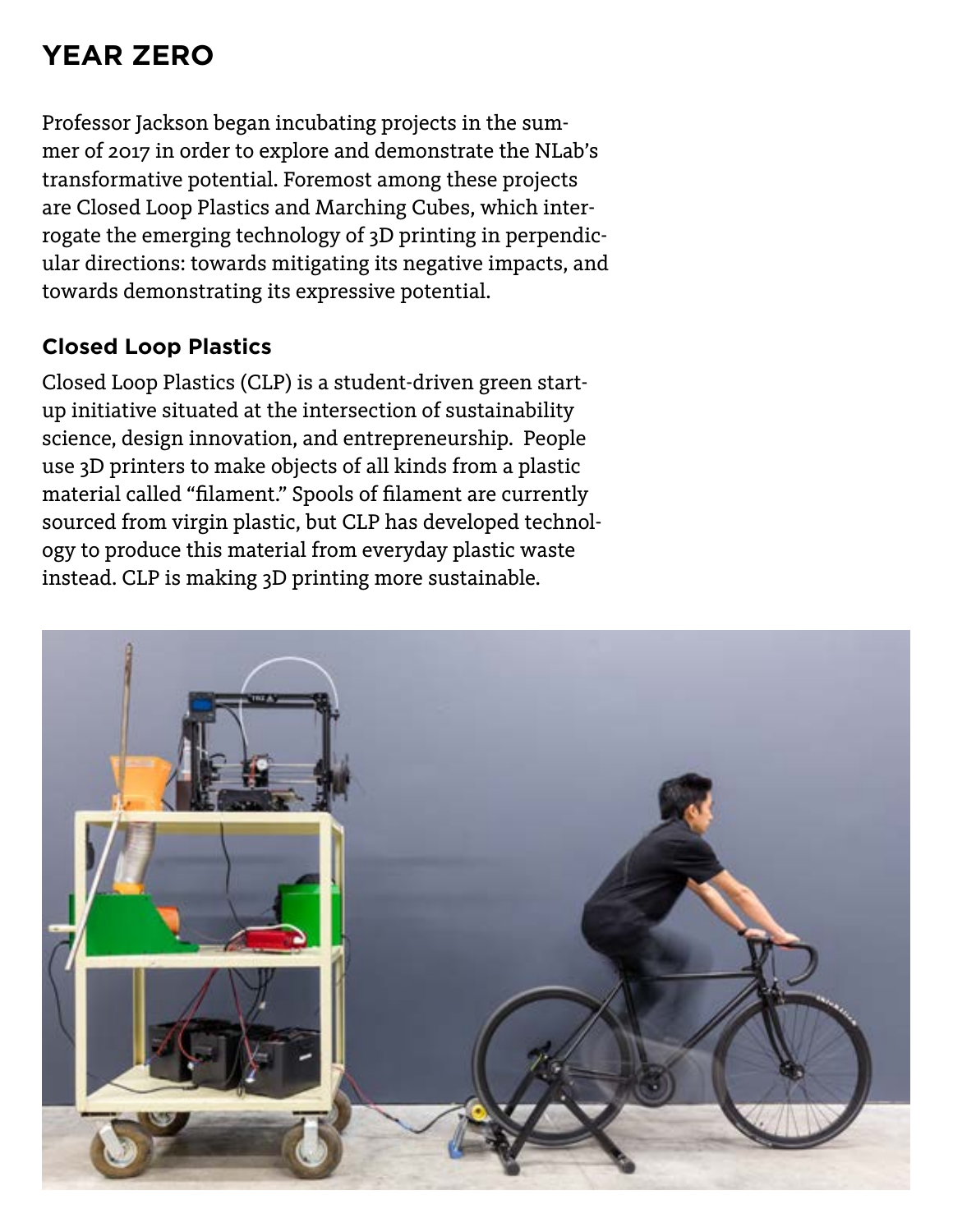









### **Marching Cubes**

Drawing inspiration from a computer algorithm of the same name, Marching Cubes leverages 3D printing to make the virtual world physical. In the 1980s, researchers devised an algorithm for generating computer graphics from medical scan data that featured an underlying language of faceted cubes. Marching Cubes translates this virtual procedure into interactive installations, which are assembled from a modular set of 3D printed components. Since 2016, unique Marching Cubes events have taken place in Toronto, New York, Vancouver, Tehran, and Stockholm; the latest evolution will be featured at UCI Applied Innovation's Virtual Technology Showroom as part of the official NLab opening.